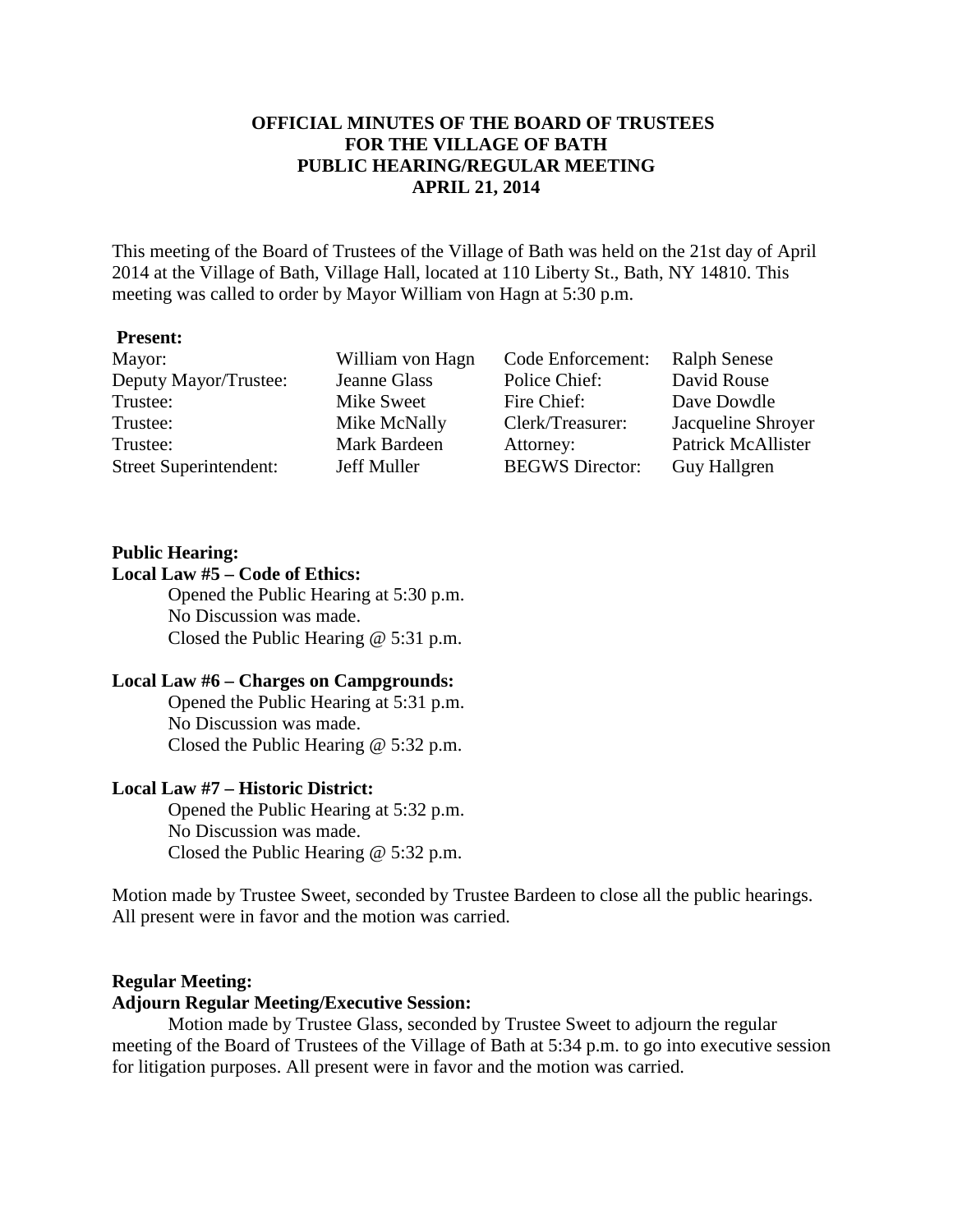## **Return to Regular Session:**

Motion made by Trustee Glass, seconded by Trustee Bardeen to return to regular session at 5:55 p.m. All present were in favor and the motion was carried.

## **Correspondence:**

## **Mossy Bank Committee – Banner on Clock:**

 Motion made by Trustee Glass, seconded by Trustee Sweet to approve the request for the Mossy Bank Committee to hang a banner on the village clock beginning June  $1<sup>st</sup>$  to announce the open house and ribbon cutting ceremony on June 14, 2014 at Mossy Bank. All present were in favor and the motion was carried.

## **Audit of Bills:**

Motion made by Trustee Glass, seconded by Trustee Sweet to approve the payment of the Village bills in the amount of \$152,766.37. All present were in favor and the motion was carried.

## **Department Head Reports:**

## **Jeff Muller, Street Superintendent:**

A Mossy Bank meeting will be held on Wednesday April 23, 2014 at 2:00 p.m. to discuss the Mossy Bank Grant Project completions.

 Jeff will receive the base mapping on May 14, 2014 for the parking lot grant project and construction is set to begin mid July.

## **Dave Rouse, Police Chief:**

Chief of Police, David Rouse, notified the board the village police department received a grant for \$16,900 to purchase a license plate reader.

## **Dave Dowdle, Fire Chief:**

Don Castle, a senior member of the fire department with 63 years of active service, passed away. The ceremony will only be for family members. The fire department will be naming their meeting hall after him in his honor. They also retired his number.

There will be a chicken barbeque on May 16, 2014.

A reminder there is an open burn ban in effect until May 14, 2014.

## **Guy Hallgren, BEGWS Director:**

Update on the Electric Upgrade Project:

 Substation has been energized as of last Wednesday, April 16, 2014. The first phase of conversion work will proceed as follows:

## April 21

- o Area of May St. & East Washington St.
- o Streets affected: Rumsey St., May St. to intersection East Washington, and Club view Dr.
- o South View Manor

## April 22

o Intersection May St. & East Washington St. to Rt. 415 & May St.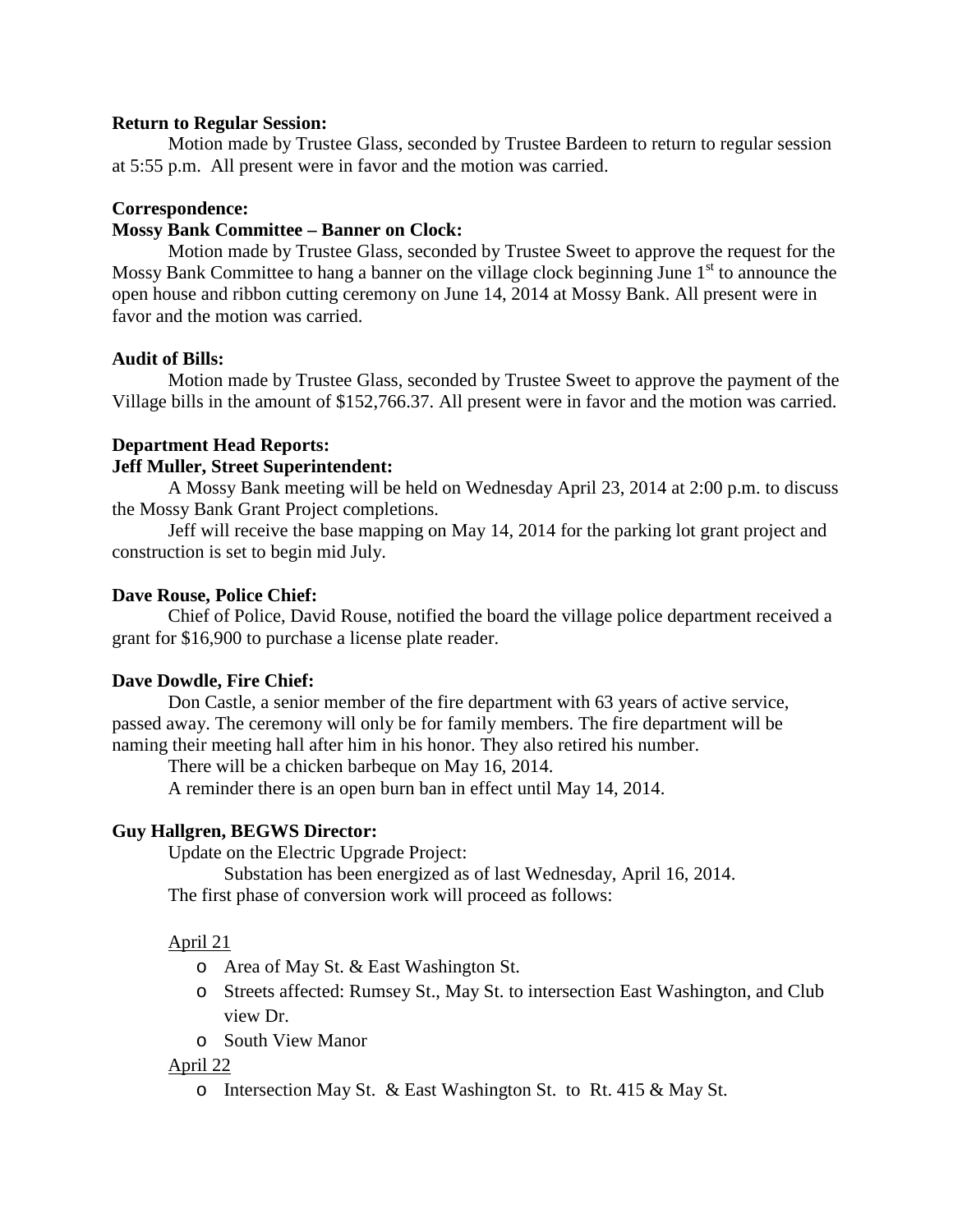- o East William St Ext. and Lake Salubria Dr.
- o May St. between East Washington St. and Rt. 415, East Williams Ext., and Lake Salubria Dr.

April 23

- o Intersection of East Washington Street. & Gansevoort St. and Shannon St
- o Streets affected: Rumsey St., Shannon St., East Washington St.

April 24

- o Intersection of East Washington Street. & Gansevoort St. to East Morris St.
- o Streets affected: Gansevoort St. , East Williams St. , East Steuben St.

April 25

- o Fairview to Hudson St, Fairview Drive
- o Streets affected: Fairview Drive, Hudson St.

## April 28

- o Pole # 20 East Steuben to Pole # 40 on Rt. 415
- o Streets affected: East Steuben, Rt. 415, Roosevelt Ave, Erie Ave, East Williams Ext.

April 29

- o Pole #40 Rt. 415 to Pole # 61 Rt. 415
- o Streets affected: Rt. 415, and Lake Salubria Dr.

### **Jackie Shroyer, Clerk/Treasurer:**

Motion made by Trustee Sweet, seconded by Trustee Bardeen to approve the following budget transfers to be done. All present were in favor and the motion was carried.

To Transfer \$16,748.71 from A3120.42 Police Dept – Gas & Oil to A5110.42 Street Dept – Gas & Oil to cover fuel expenses the police department has used for 3 quarters of the year.

To Transfer \$3,055.14 from A1910.4 – Unallocated Insurance to A9040.8 – Workers Compensation to cover Expenses.

To Transfer \$2,142.00 from A9010.8 – State Retirement to A1325.1 – Clerk's Personal Services to cover vacation buyouts.

To Transfer \$1,150.00 from A3510.1 – Animal Control Personal Services to A1620.1 – Building Personal Services to cover overtime.

To Transfer \$634.00 from A3510.4 Animal Control Contractual to A1620.4 Buildings Contractual to cover expenses.

To Transfer \$40,000.00 from A1990.4 Contingent Account to A7141.4 Mossy Bank Contractual to cover expenses for the Mossy Bank Grants.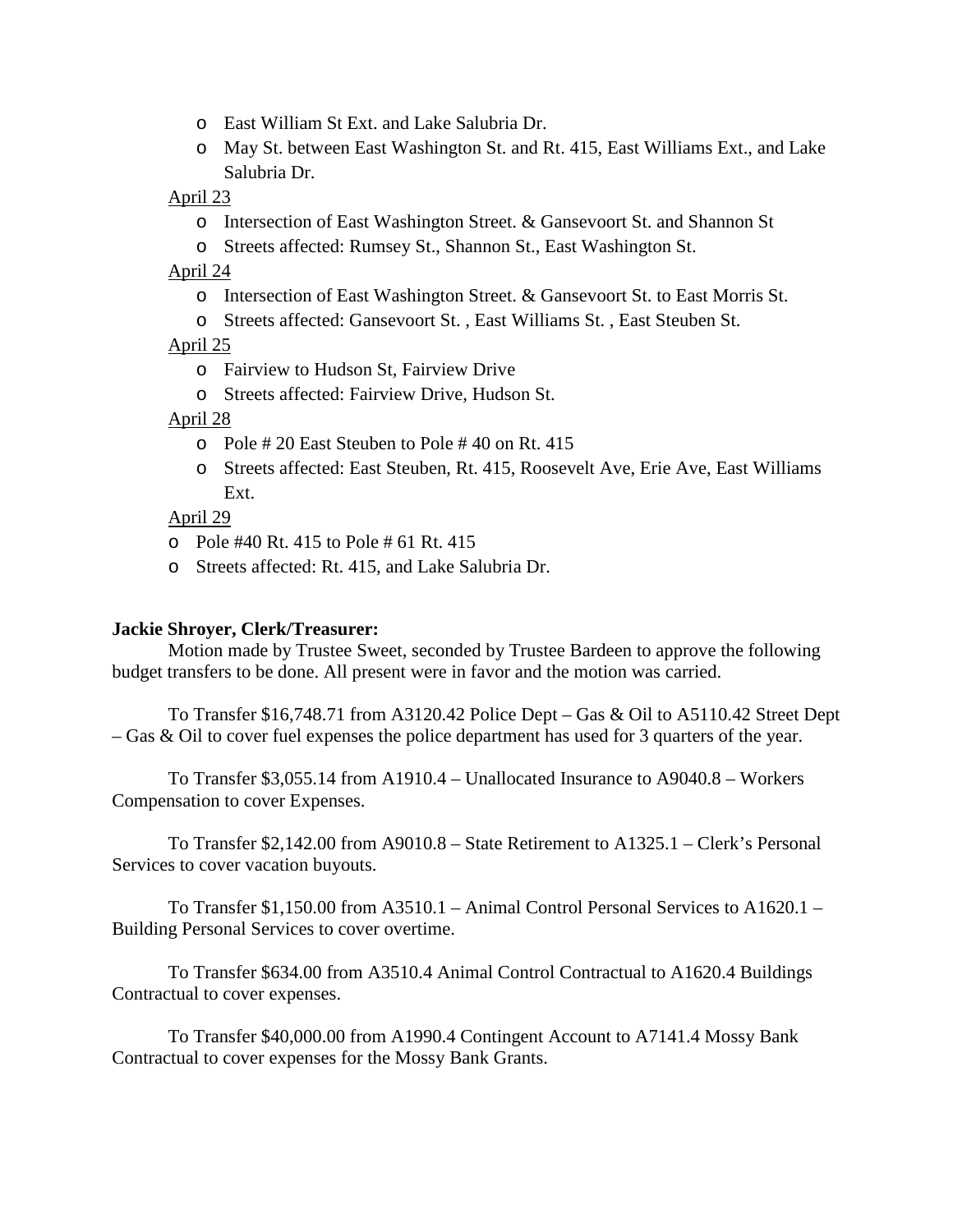To Transfer \$25,000.00 from A9015.8 Police & Fire Retirement to A1420.4 Attorney Contractual to cover all attorney expenses for negotiations.

To Transfer \$5,000.00 from A1990.4 Contingent Account to A1620.41 Buildings – Heat to cover high utility bills this year.

To Transfer \$1,500.00 from A9010.8 – State Retirement to A1620.413 Buildings – Repairs to cover repair expenses.

Motion made by Trustee Sweet, seconded by Trustee Glass to delegate BEGWS Director, Guy Hallgren to take the minutes at the BEGWS meetings. All present were in favor and the motion was carried.

## **New Business:**

## **Local Law #5 – Code of Ethics:**

 Motion made by Trustee Glass, seconded by Trustee Bardeen to approve local law #5 of 2014 – Code of Ethics amending Local Law #4 of2013 regarding the Village of Bath Code of Ethics. All present were in favor and the motion was carried.

## **Local Law #6 – Charges on Campgrounds:**

Motion made by Trustee Bardeen, seconded by Trustee Sweet to approve local law #6 of 2014 – Charges on Campgrounds to amend local law #1 of 1969 pertaining to the basis for charges of campgrounds. All present were in favor and the motion was carried.

## **Local Law #7 – Historic Districts:**

Motion made by Trustee Glass, seconded by Trustee Bardeen to approve local law #7 of 2014 – Historic Districts to amend local law #4 of 2008 and local law #2 of 2011 pertaining to the establishment of landmarks or historic districts in the Village of Bath. All present were in favor and the motion was carried.

## **Empire Access – Phone System:**

 Motion made by Trustee Sweet, seconded by Trustee Bardeen to approve the lease for a new phone system and phone service with Empire Access. This will be a 36 month lease for the phone equipment with phone service and at the end of the lease the Village can buy the equipment for a 3 month buyout. All present were in favor and the motion was carried.

### **Proclamation for Arbor Day:**

Motion made by Trustee McNally, seconded by Trustee Sweet to approve the mayor to sign the Proclamation for Arbor Day. All present were in favor and the motion was carried.

## **BEGWS Engineering Planning Grant Resolution:**

 Motion made by Trustee Bardeen, seconded by Trustee Sweet to approve the following resolution for Engineering Planning Grant for BEGWS. All present were in favor and the motion was carried.

## **RESOLUTION Engineering Planning Grants (EPG)**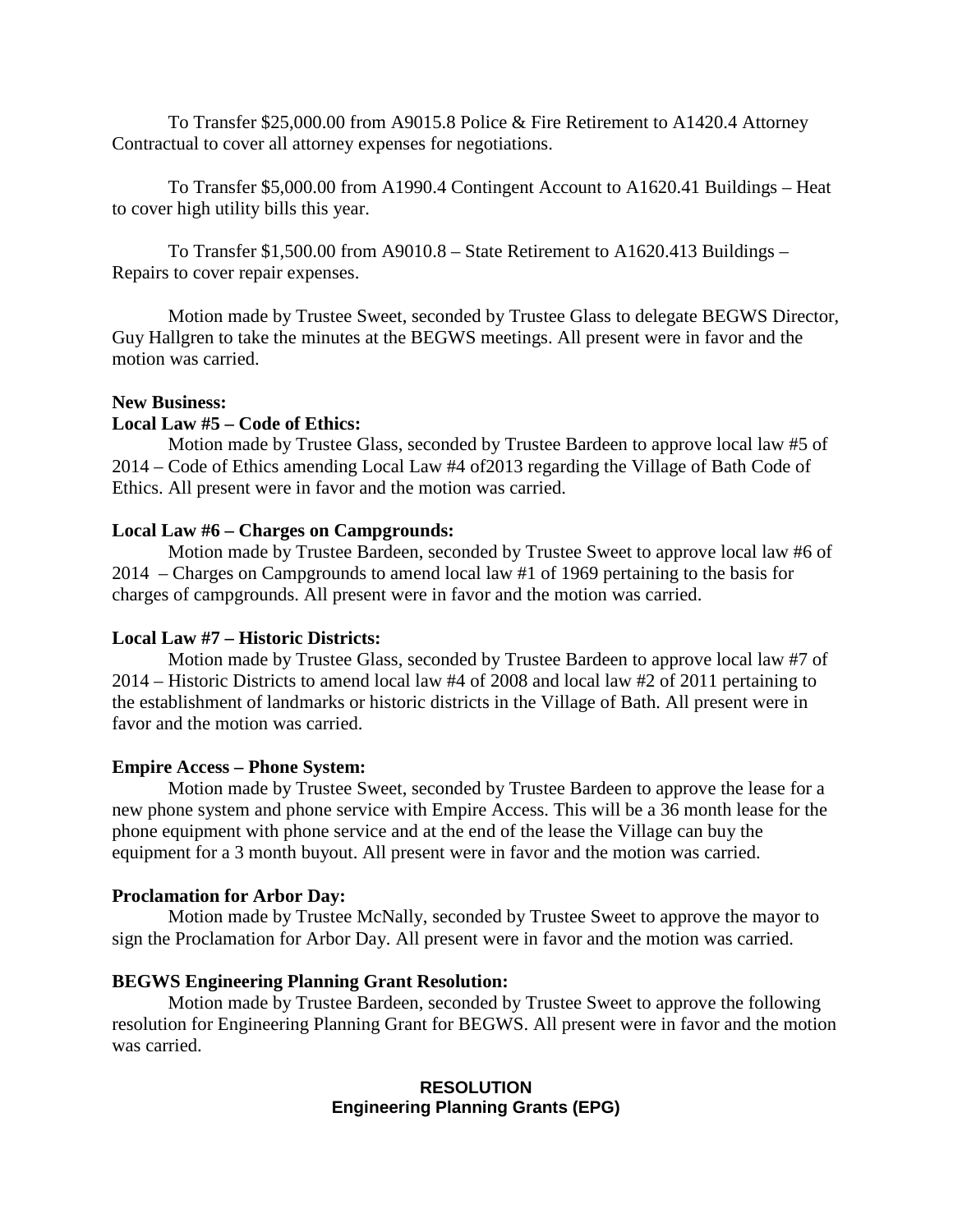I, Jacqueline Shroyer, Village Clerk, of the Village of Bath, 110 Liberty Street, Bath, NY 14810, do hereby certify that the following resolution was adopted at a regular meeting of the Village of Bath Board of Trustees held on Monday, April 21, 2014 and is incorporated in the original minutes of said meeting, and that said resolution has not been altered, amended or revoked and is in full force and effect.

Purpose: the Village Board authorizes execution of an EPG Agreement #30700 for MRB Group Engineering, Architecture, Surveying P.C. to complete an engineering report to outline recommendations for achieving the total nitrogen and total phosphorus limits required in the Chesapeake Bay Total Maximum Daily Load (TMDL) plan.

WHEREAS: the Village of Bath and the citizens it serves recognize the need to address the design of the current Wastewater Treatment Plant to comply with the new effluent limits in the Chesapeake Bay Nutrient Requirements Report set forth by NYS DEC; and

WHEREAS: an updated engineering report would look at the modifications required to the wastewater plant, including a review of alternative design options for achieving biological nutrient removal and provide conceptual design sizing calculations and cost projections for the required upgrades;

Now, therefore, be it resolved that the Village of Bath will execute an EPG Agreement for MRB Group to complete an engineering report to outline recommendations for achieving the total nitrogen and total phosphorus limits required in the Chesapeake Bay Total Maximum Daily Load (TMDL) plan.

And further, it is resolved that Guy Q. Hallgren, Director of Municipal Utilities for Bath Electric, Gas & Water Systems, is hereby authorized to execute a Grant Agreement with the NYS Environmental Facilities Corporation and any and all other contracts, documents and instruments necessary to bring about the Project and to fulfill the Village of Bath's obligations under the Engineering Planning Grant Agreement.

And further, it is resolved that the Village of Bath authorizes and appropriates a minimum of 20% local match as required by the Engineering Planning Grant Program for the completion of an engineering report to outline recommendations for achieving the total nitrogen and total phosphorus limits required in the Chesapeake Bay Total Maximum Daily Load (TMDL) plan. Under the Engineering Planning Grant Program, this local match must be at least 20% of the total project cost. The maximum local share appropriated subject to any changes agreed to by the Director of Municipal Utilities for Bath Electric, Gas & Water Systems shall not exceed \$5,800.00 based upon a total estimated maximum project cost of \$29,000.00. The Director of Municipal Utilities for Bath Electric, Gas & Water Systems may increase this local match through the use of in kind services without further approval from the Village of Bath.

**Signature** 

Seal of Organization

\_\_\_\_\_\_\_\_\_\_\_\_\_\_\_\_\_\_\_\_\_\_\_\_\_\_\_\_\_\_\_\_\_\_\_\_\_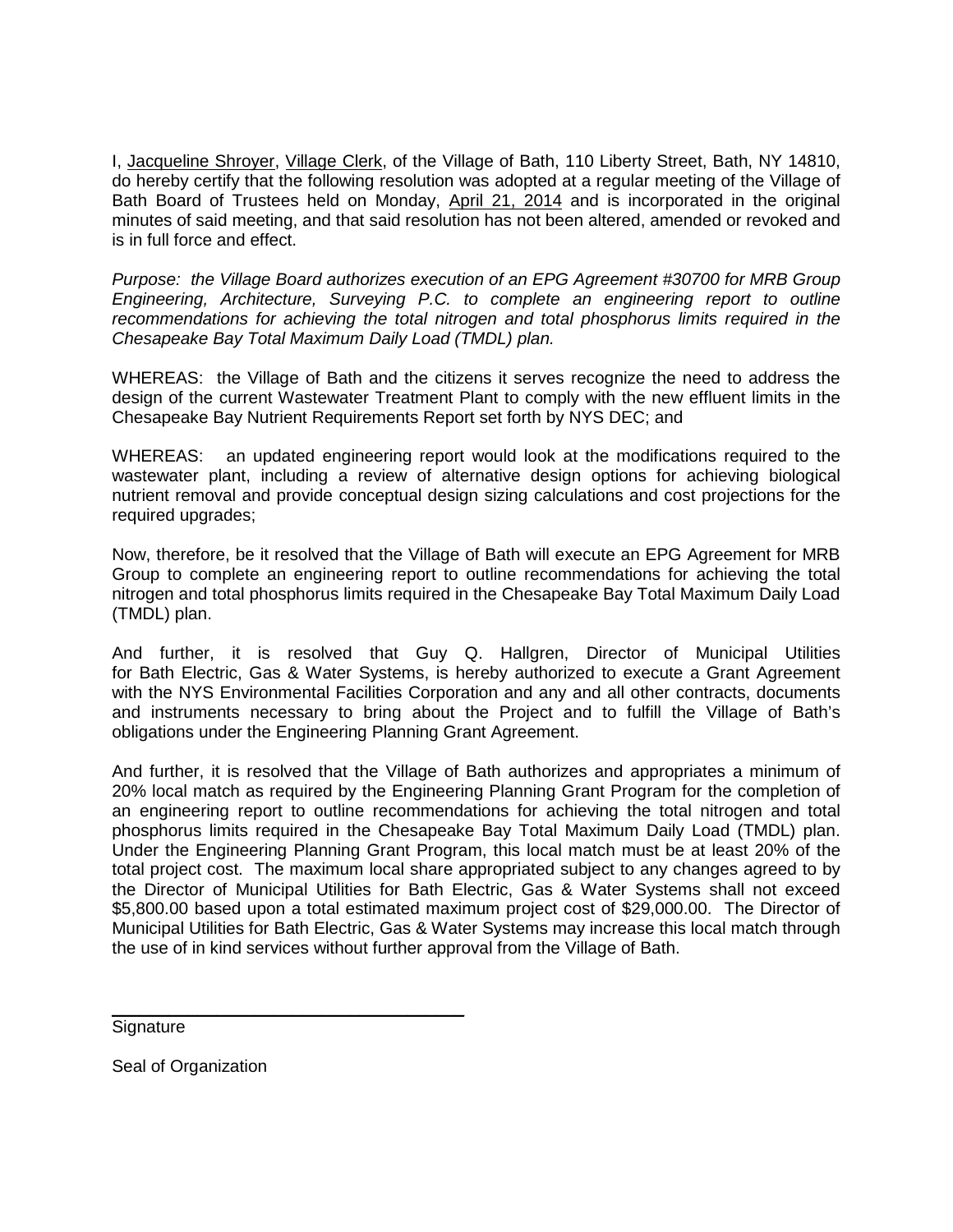### **Chamber of Commerce Request for Community Expo:**

 Motion made by Trustee Glass, seconded by Trustee Bardeen to approve the request from the Chamber of Commerce for use of Pulteney Park on May 17, 2014, to shut down Liberty street from Steuben Street and William Street from 7:00 – 11:00 a.m., and to shut down the east and west side of Pulteney Park all day. All present were in favor and the motion was carried.

### **Approval of Settlement Agreement Resolution:**

 Motion made by Trustee Bardeen, seconded by Trustee McNally to approve the resolution titled Approval of Settlement Agreement. All present were in favor and the motion was carried.

### **RESOLUTION**

## **APPROVAL OF SETTLMENT AGREEMENT**

**WHEREAS,** the Village of Bath (the "Village") is a named defendant in a lawsuit brought by former employee Matthew Benesh ("Mr. Benesh") in federal court in the Western District of New York, which was assigned the Civil Action Number 6:12-cv-06142 (the "Federal Court Action"), and which has been pending since 2012; and

**WHEREAS,** the Village's Counsel, in consultation with the Mayor, recently conducted negotiations with legal counsel for Mr. Benesh and reached a tentative settlement agreement, whose terms are set forth in a draft settlement agreement that is expressly conditioned upon legislative approval by the Village's Board of Trustees (the "Board"); and

**WHEREAS,** this Board has reviewed the terms and conditions of the draft settlement agreement and finds its terms, and the attendant resolution of the Federal Court Action, to be in the best interests of the Village;

**NOW, THEREFORE, BE IT RESOLVED,** that this Board hereby approves the tentative settlement upon the terms provided in the draft settlement agreement presented to the Board in Executive Session on April 21, 2014, and authorizes the Mayor to execute the same.

### **Adjourn Regular Meeting/Executive Session:**

Motion made by Trustee Bardeen, seconded by Trustee Glass to adjourn the regular meeting of the Board of Trustees of the Village of Bath at 7:18 p.m. to go into executive session for contractual and personnel reasons. All present were in favor and the motion was carried.

### **Return to Regular Session:**

Motion made by Trustee Glass, seconded by Trustee Bardeen to return to regular session at 7:38 p.m. All present were in favor and the motion was carried.